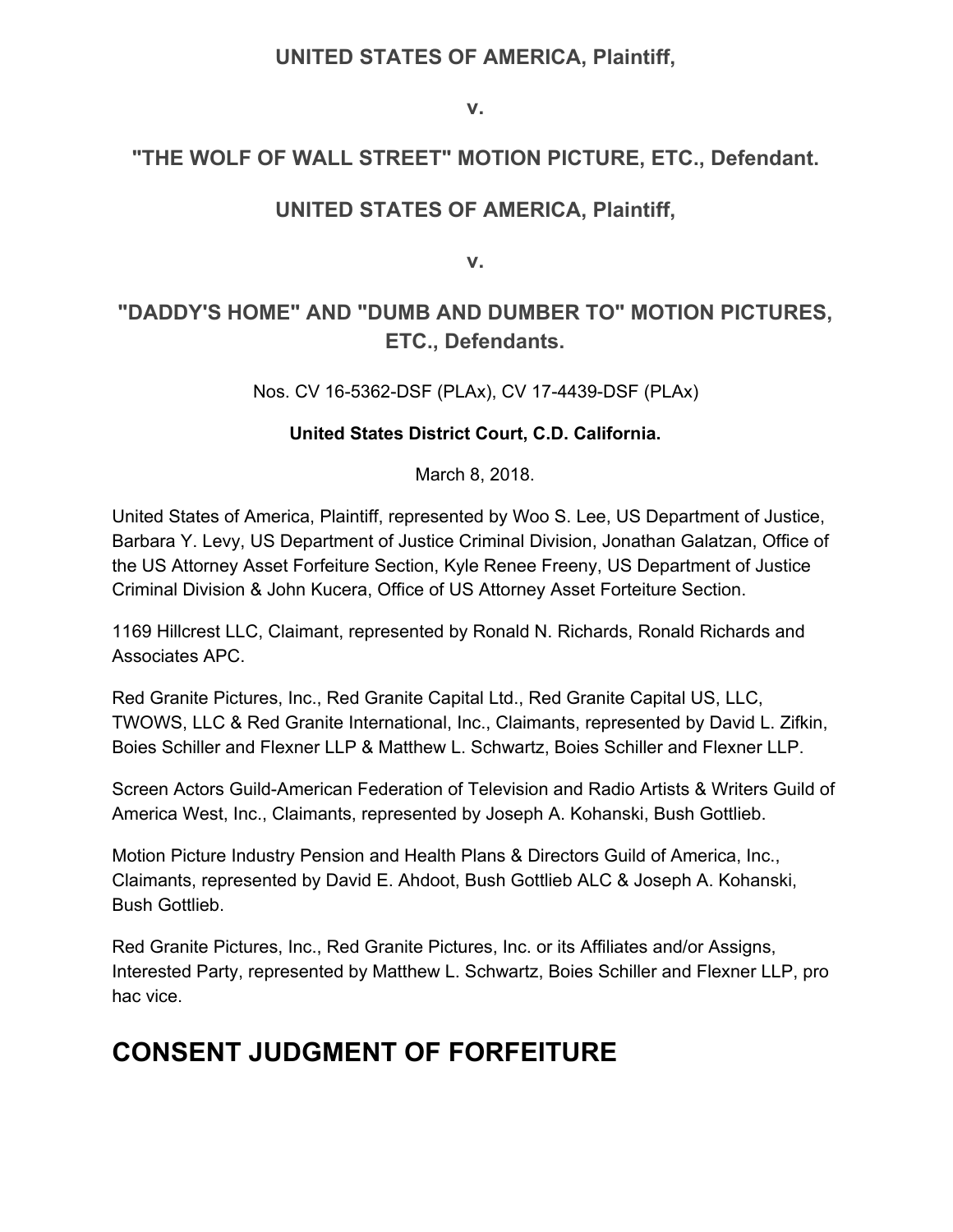#### DALE S. FISCHER, District Judge.

On July 20, 2016, Plaintiff United States of America ("Plaintiff," the "United States," or the "Government") commenced case number CV 16-5362-DSF (PLAx), and notice was given and published in accordance with law. On August 4, 2017, the Government filed a first amended complaint, and notice was given in accordance with law. On September 9, 2016, Claimants Red Granite Pictures, Inc.; Red Granite Capital, Ltd.; Red Granite Capital US, LLC; TWOWS, LLC; and Red Granite International, Inc. (collectively, the "Red Granite Claimants") filed claims to the original Complaint as to the defendant asset any and all rights, presently-held and future, for the motion picture "The Wolf of Wall Street" belonging to Red Granite Pictures, Inc. ("Red Granite Pictures"), a film production company located in Los Angeles, California, including copyright and intellectual property rights, as well as the right to collect and receive any revenue or receipts (whether gross or net), royalties, and/or other proceeds resulting from the ownership by or interest of Red Granite Pictures in connection with the role of Red Granite Pictures in producing, distributing, or otherwise financing or promoting the motion picture "The Wolf of Wall Street," as well as any and all monies received or held by Red Granite Pictures, whether as cash or held in any account in any financial institution, that constitutes any and all proceeds, to include but not limited to any revenue or receipts (whether gross or net), royalties, and/or other proceeds resulting from the ownership by or interest of Red Granite Pictures, whether in whole or part, in connection with the role of Red Granite Pictures in producing, distributing, or otherwise financing or promoting the motion picture "The Wolf of Wall Street," or related to or derived from same (hereinafter "TWOWS," as more specifically described in Attachment A to the original Complaint in case number CV 16-5362-DSF (PLAx)). On October 7, 2016, Claimants Directors Guild of America, Inc., Screen Actors Guild-American Federation of Television and Radio Artists, Writers Guild of America West, Inc., and Motion Picture Industry Pension and Health Plans (collectively, the "Union Entities," and with the Red Granite Claimants, the "Claimants") filed claims to the original Complaint as to TWOWS. No other claims or answers have been filed, and the time for filing such claims and answers has expired. All Claimants would have filed claims to the First Amended Complaint in case number CV 16-5362-DSF (PLAx) if a settlement had not been reached.

On June 15, 2017, Plaintiff commenced case number CV 17-4439-DSF (PLAx), and notice was given and published in accordance with law. Red Granite Pictures, Inc.; Red Granite Capital US, LLC; Red Granite Capital, Ltd.; Red Granite International, Inc.; Red Granite Entertainment Holdings, LLC; DDTo Finance, LLC; Dumb and Dumber To, LLC; RGDD2 Productions, LLC; Daddy's Home LLC; the Union Entities; and Paramount Pictures Corporation (collectively, the "Potential Claimants") informed the Government that they had potential claims to the defendant assets any and all rights, presently-held and future, for the motion pictures "Daddy's Home" and "Dumb and Dumber To" belonging to Red Granite Pictures, including copyright and intellectual property rights, as well as the right to collect and receive any revenue or receipts (whether gross or net), royalties, and/or other proceeds resulting from the ownership by or interest of Red Granite Pictures in connection with the role of Red Granite Pictures in producing, distributing, or otherwise financing or promoting the motion pictures "Daddy's Home" and "Dumb and Dumber To," as well as any and all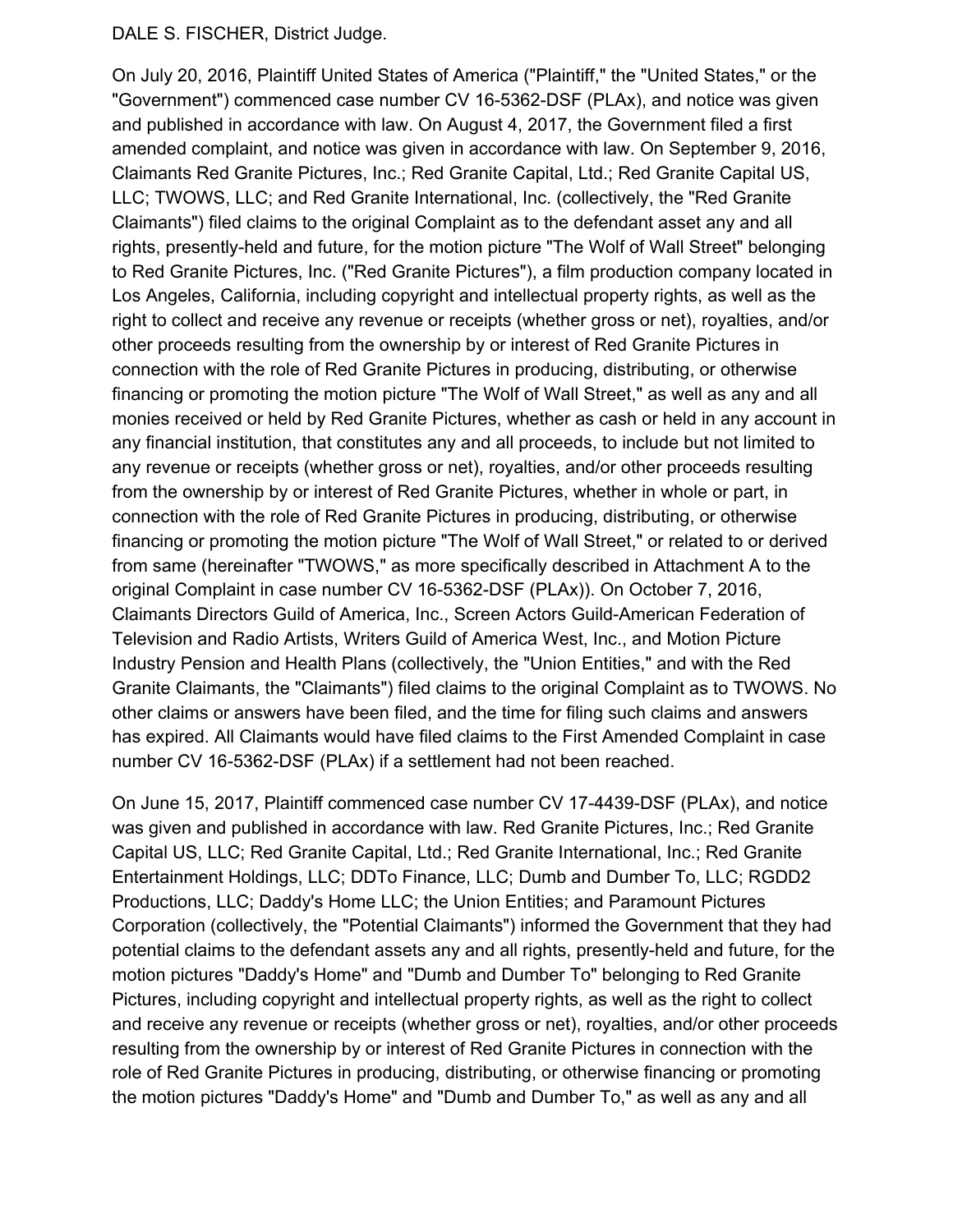monies received or held by Red Granite Pictures, whether as cash or held in any account in any financial institution, that constitutes any and all proceeds, to include but not limited to any revenue or receipts (whether gross or net), royalties, and/or other proceeds resulting from the ownership by or interest of Red Granite Pictures, whether in whole or part, in connection with the role of Red Granite Pictures in producing, distributing, or otherwise financing or promoting the motion pictures "Daddy's Home" and "Dumb and Dumber To," or related to or derived from same (hereinafter "DH/DDTO," as more specifically described in Attachment A to the original Complaint in case number CV 17-4439-DSF (PLAx), and together with TWOWS, the "Defendant Assets"). No other claims or answers have been filed, and the time for filing such claims and answers has expired. All Potential Claimants would have filed claims to the Complaint in case number CV 17-4439-DSF (PLAx) if a settlement had not been reached.

Now, the parties have reached an agreement that is dispositive of the claims and potential claims to the Defendant Assets in case numbers 16-cv-5362-DSF (PLAx) and 17-cv-04439-DSF (PLAx) (the "Actions"). Based on the parties' Stipulation and Request for a Consent Judgment (the "Agreement," a copy of which is annexed hereto as Exhibit A), and for good cause shown, IT IS ORDERED, ADJUDGED AND DECREED;

A. This Court has jurisdiction over this action pursuant to 28 U.S.C. §§ 1345 and 1355.

B. The operative Verified Complaints for Forfeiture In Rem in the Actions (the "Complaints") assert claims pursuant to 18 U.S.C. §§ 981(a)(1)(A) and (C).

C. Notice of the Actions has been given in accordance with law. All potential claimants to the Defendant Assets other than Claimants and Potential Claimants are deemed to have admitted the allegations of the Complaints with respect to the Defendant Assets.

D. For purposes of this Consent Judgment, the term "Red Granite" is defined to include, collectively and individually: Red Granite Pictures, Inc.; Red Granite International, Inc.; Red Granite Capital Ltd.; Red Granite Partners, Inc.; Red Granite Capital US, LLC; Red Granite Music, LLC; Red Granite Investment Holdings, LLC; Red Granite Real Estate Holdings, LLC; Red Granite Entertainment Holdings, LLC; Red Granite Entertainment, Inc.; RG Productions Development, LLC; DDTo Finance, LLC; RGDD2 Productions, LLC; Dumb and Dumber To, LLC; TWOWS, LLC; The Papillon Project, LLC; Papillon Movie LLC; Papillon Movie Finance LLC; Daddy's Home, LLC; Daddy's Home Finance, LLC; OOTF, LLC; The Horns Project, Inc.; Victory or Death, LLC; The Horns Project Productions Ltd.; Blue Box International LLC; and Metropolis IX Capital Advisors, LLC, as well each of their predecessors, successors, assigns, subsidiaries, parent companies, and affiliated entities.

E. Nothing in this Consent Judgment or the Agreement constitutes an admission of wrongdoing or liability on the part of Red Granite, its Shareholders (as defined below), or the Union Entities, nor can this Consent Judgment or the Agreement be admissible against Red Granite, its Shareholders, or the Union Entities in any proceeding as evidence of any of the allegations set out in the operative complaints in the Actions.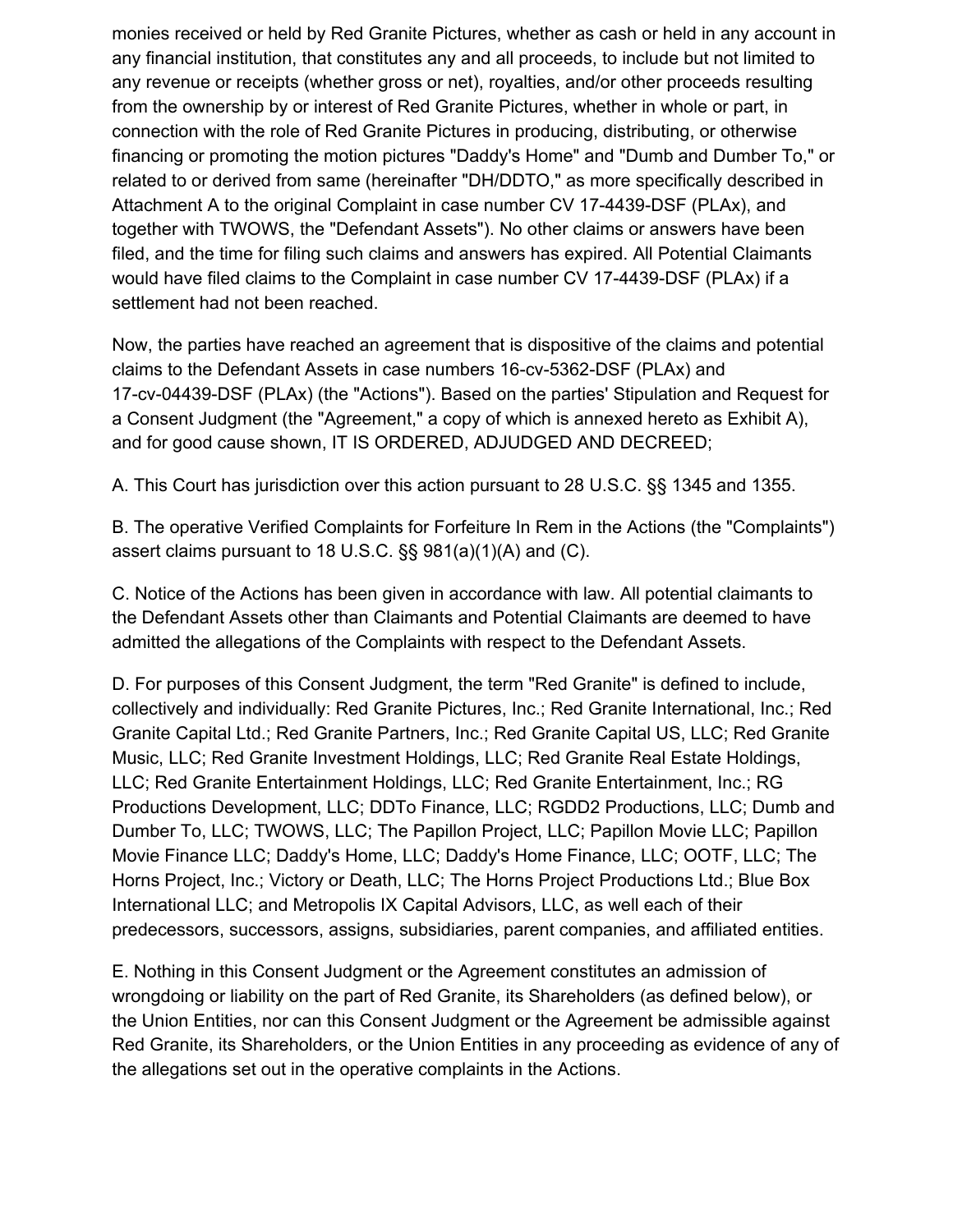#### **Forfeiture Amount**

# **1. Red Granite shall:**

a. Pay the amount of \$60,000,000.00 as substitute *res* for the Defendant Assets (the "Forfeiture Amount") in a manner consistent with the terms of the Agreement, and agrees to forfeit to the Government all rights, title, and interest in the Forfeiture Amount.

b. In connection with any and all funds Red Granite intends to provide to satisfy any portion of the Forfeiture Amount, Red Granite shall identify the source of those funds and provide to the Government sufficient information to satisfy the Government as to the legitimacy of any and all sources of such funds, other than funds already in the possession of or held for the benefit of Red Granite (*e.g.,* the "Paramount Funds," as defined below).

c. Within ten [10] business days from the Court's entry of the consent judgment, Paramount Pictures Corporation ("Paramount") shall transfer to the Government, or cause to be transferred to the Government, all funds in Paramount's possession or control on that date that, as shown on the most recent participation statement issued by Paramount, are due from Paramount to Red Granite Capital US, LLC from the motion picture "Daddy's Home" (the "Paramount Funds"). The Government shall hold the Paramount Funds in an interest-bearing account, subject to paragraph 8(d)(i) of the Agreement.

d. Pursuant to paragraphs 39 and 42(c) of the Agreement, Paramount shall pay directly to Red Granite Capital US, LLC, Red Granite Pictures, Inc., or their assign, any funds that, as shown on the quarterly or annual (as applicable) statements issued by Paramount after the date of the transfer to the Government prescribed in paragraph 8(c) of the Agreement, become due from Paramount to Red Granite from the motion picture "Daddy's Home". Red Granite shall hold, and not expend nor disburse, such funds, including as Collateral (as that term is defined in paragraph 17 of the Agreement), until such time as either (a) Red Granite satisfies the entire Forfeiture Amount, or (b) the Government consents in writing to Red Granite's use of such funds.

e. The Forfeiture Amount shall be payable as follows:

i. "First Payment": No later than 30 days after the consent judgment is entered by the Court, subject to Paramount's timely compliance with the requirements of Paragraph 8(c) of the Agreement, Red Granite shall be deemed to have paid the Government an amount equal to \$30 million (or more, at Red Granite's sole election) from the Paramount Funds, which the Government may thereafter transfer as it deems appropriate;

ii. "Second Payment": No later than 180 days after the Government receives the payment of the \$30 million described in the "First Payment," Red Granite shall pay to the United States an additional \$20 million. In the event that Red Granite has chosen to pre-pay any portion of the Forfeiture Amount as of the date that the Second Payment is due, the Second Payment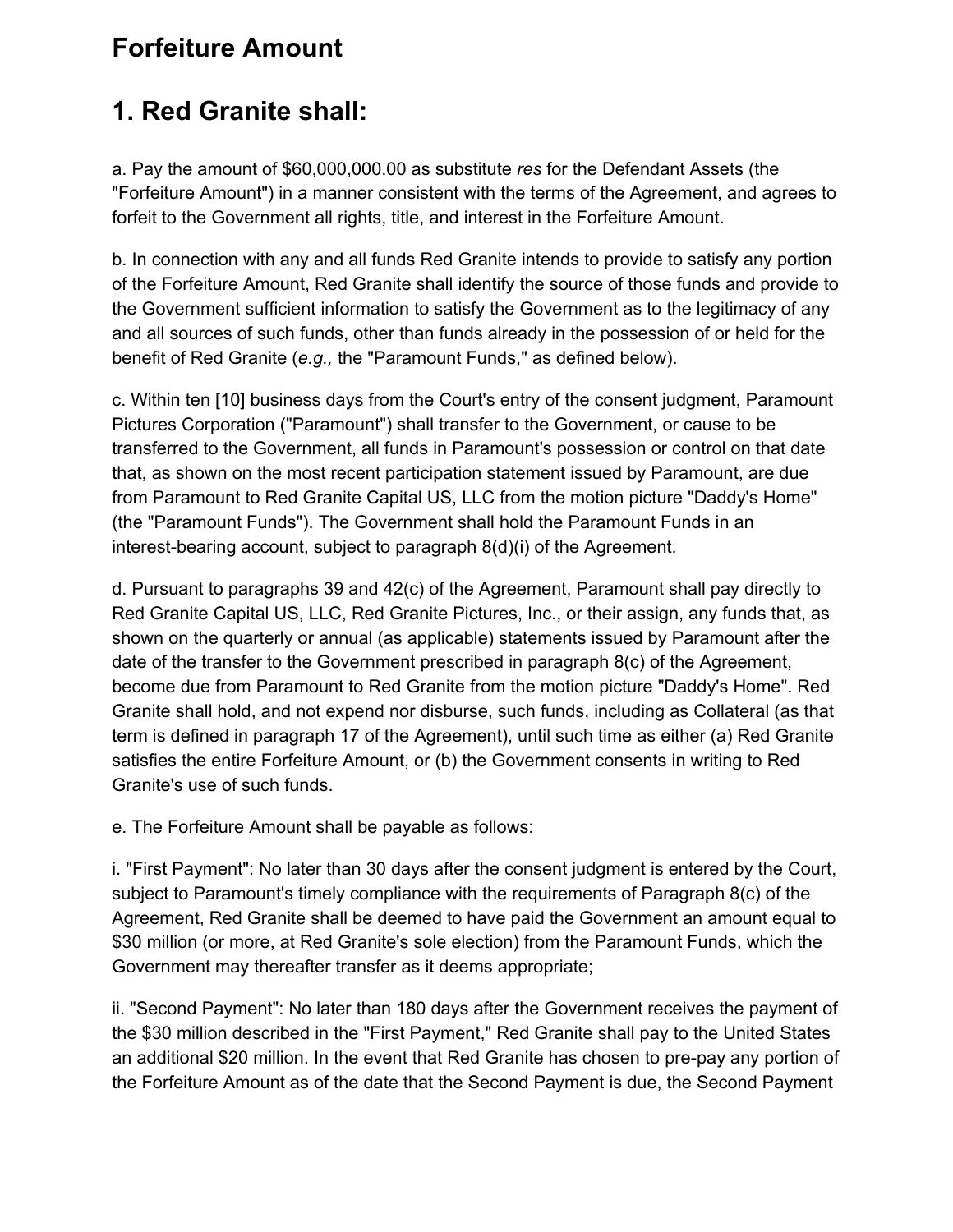shall be in an amount such that Red Granite has paid the Government a total of at least \$50 million, plus applicable interest as set forth below; and

iii. "Third Payment": No later than 180 days after the Government receives the "Second Payment," Red Granite shall pay to the United States an amount no less than \$10 million. In the event that Red Granite has chosen to pre-pay any portion of the Forfeiture Amount as of the date that the Third Payment is due, the Third Payment shall be in an amount such that Red Granite has paid the Government a total of \$60 million, plus applicable interest as set forth below (*i.e.,* the entire Forfeiture Amount);

iv. From the date of the Court's entry of the consent judgment, Red Granite shall pay the Government 2% interest per annum on any unpaid portion of the Forfeiture Amount, which shall be payable in addition to and at the same time as the payment schedules in  $(i)$  — (iii) above. Thirty [30] days prior to the date that each of the Second Payment and the Third Payment is due, the Government and Red Granite shall calculate the amount of interest due and confirm in writing the total amount due and owing for such payment.

v. For the avoidance of doubt, Red Granite may prepay any portion of the Forfeiture Amount without accruing interest thereon or incurring any other prepayment penalty.

2. Should Red Granite not make full payments in accordance with the terms of the Agreement, the Government may declare an event of default. Should the Government declare such a default, it shall provide written notice to Red Granite, with a copy to the Union Entities, and allow Red Granite seven [7] business days to cure any such default. Following this seven-day period, should Red Granite not fully cure the default, the Government may immediately accelerate the payment schedule for the entire remainder of the Forfeiture Amount not then paid.

3. Immediately following the First Payment (*i.e.,* the \$30 million payment to the Government from the Paramount Funds), the Government shall cause \$3 million to be paid from the Paramount Funds to Red Granite, to an account designated in writing by counsel to Red Granite. In the Agreement, the amount of the Paramount Funds that remains on deposit with the Government after (i) the First Payment has been made to the Government and (ii) the initial \$3 million has been distributed directly to Red Granite, is known as the "Remainder Funds."

4. The Government and Red Granite intend that the \$3 million from the Paramount Funds that is paid directly to Red Granite pursuant to the preceding Paragraph is an amount roughly sufficient to cover Red Granite's normal operating expenses and disclosed obligations through the date that the Second Payment is due. Notwithstanding Red Granite's best efforts to project that \$3 million will be an amount sufficient to cover Red Granite's normal operating expenses and disclosed obligations until the Second Payment is due, within ten [10] business days upon written application by Red Granite to a "Control Group" that the Government has specifically identified and made known to Red Granite, the Government shall release to Red Granite such portion of the Remainder Funds as are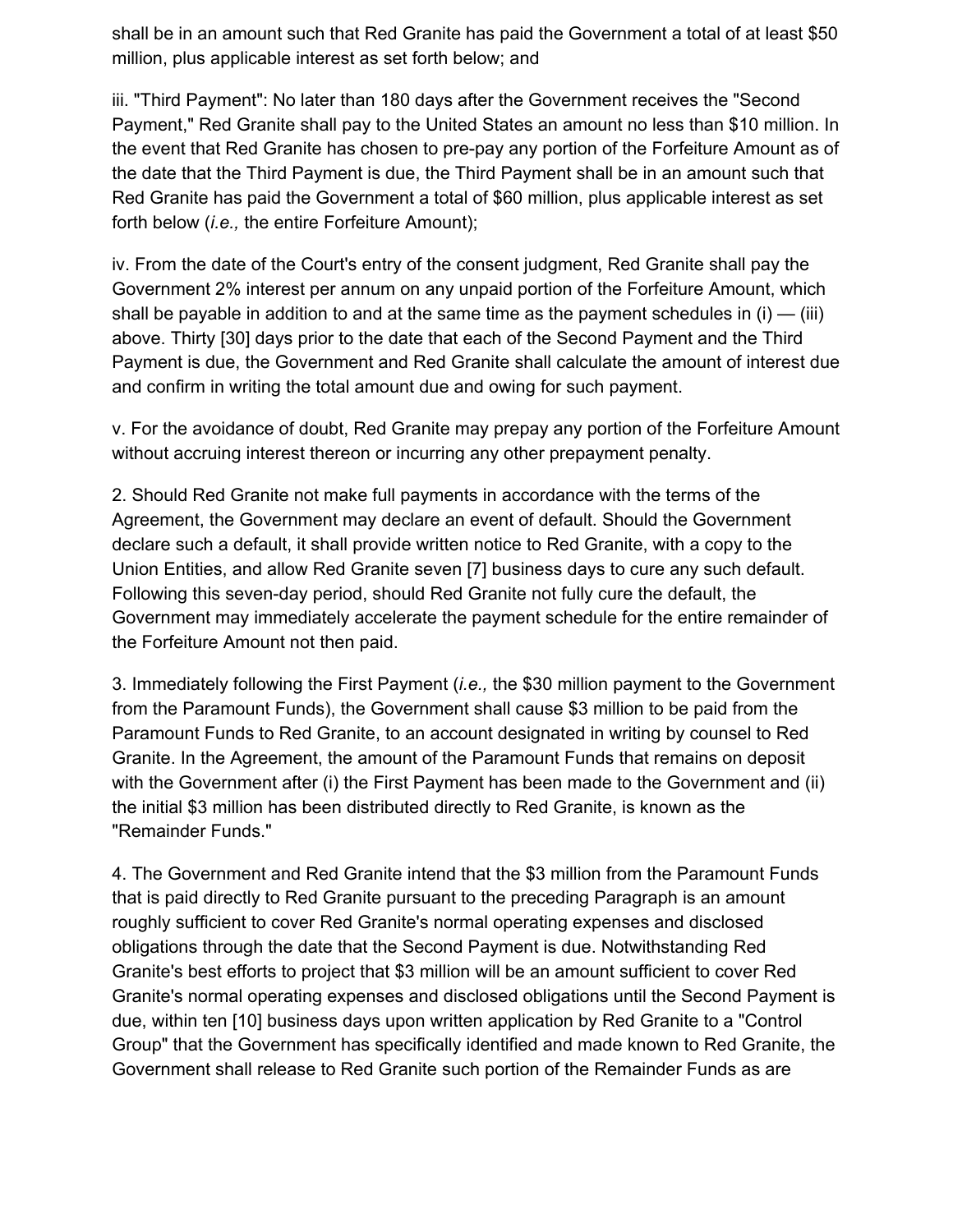necessary to pay for obligations incurred by Red Granite prior to the date of this Agreement, and which have been disclosed to the Government.

5. Thirty [30] days prior to the due date of the Second Payment, Red Granite may provide to the Government a schedule of normal operating expenses and disclosed obligations that Red Granite has undertaken to pay during the 180 day period following the Second Payment, which the Government shall release as set forth in Paragraph 11 of the Agreement, *i.e.,* within ten [10] business days upon written application by Red Granite to the "Control Group," the Government shall release to Red Granite such portion of the Remainder Funds as are necessary to pay for Red Granite's scheduled normal operating expenses and disclosed obligations over the 180 days period following the due date of the Second Payment. Notwithstanding the foregoing, however, the Government shall have no obligation to release additional Remainder Funds to Red Granite under this paragraph if (a) Red Granite determines to raise funds to make the Second Payment by selling or entering into a new borrowing agreement secured by the Defendant Assets (a "Covered Transaction"), *and* (b) by the due date of the Second Payment, Red Granite is unable to enter into a Covered Transaction, *and* (c) Red Granite has not otherwise made the Second Payment. If a Covered Transaction is scheduled to close, but has not yet closed, at the time that the Second Payment is due (and Red Granite has not otherwise made the Second Payment), the Government shall release to Red Granite such portion of the Remainder Funds as are necessary to pay for ordinary course obligations through two weeks following the date of the scheduled closing of such Covered Transaction. For purposes of this Agreement, Red Granite shall be deemed unable to enter into a Covered Transaction if it has contacted (or affirmatively declined to contact) customary lenders and buyers in the market for motion picture assets or revenue streams, as well as non-traditional buyers in the capital markets (such as hedge funds or private equity funds), none of which has made a firm commitment to enter into a Covered Transaction.

6. In addition, within ten [10] business days upon written application by Red Granite, the Government may release to Red Granite such portion of the Remainder Funds as are necessary to pay for other ordinary course expenses or to fund transactions outside of Red Granite's ordinary course, as defined below. The Government's consent to release such funds may not be unreasonably withheld. To the extent that there is a disagreement about whether any such expense is appropriate, Red Granite and the Government shall meet and confer, and any disputes shall be brought to the Court for decision. Red Granite shall be responsible for the reasonable costs of any professional services that the Government, in its sole discretion, believes necessary for it to make a reasonably informed decision concerning the release of Remainder Funds for any proposed non-ordinary course transaction.

7. For the avoidance of doubt, non-ordinary course transactions within the meaning of the previous paragraph include, but are not limited to the following:

a. Sale or transfer of ownership interest in any Red Granite entity or affiliate, except as set forth in Paragraphs 17-22 of the Agreement.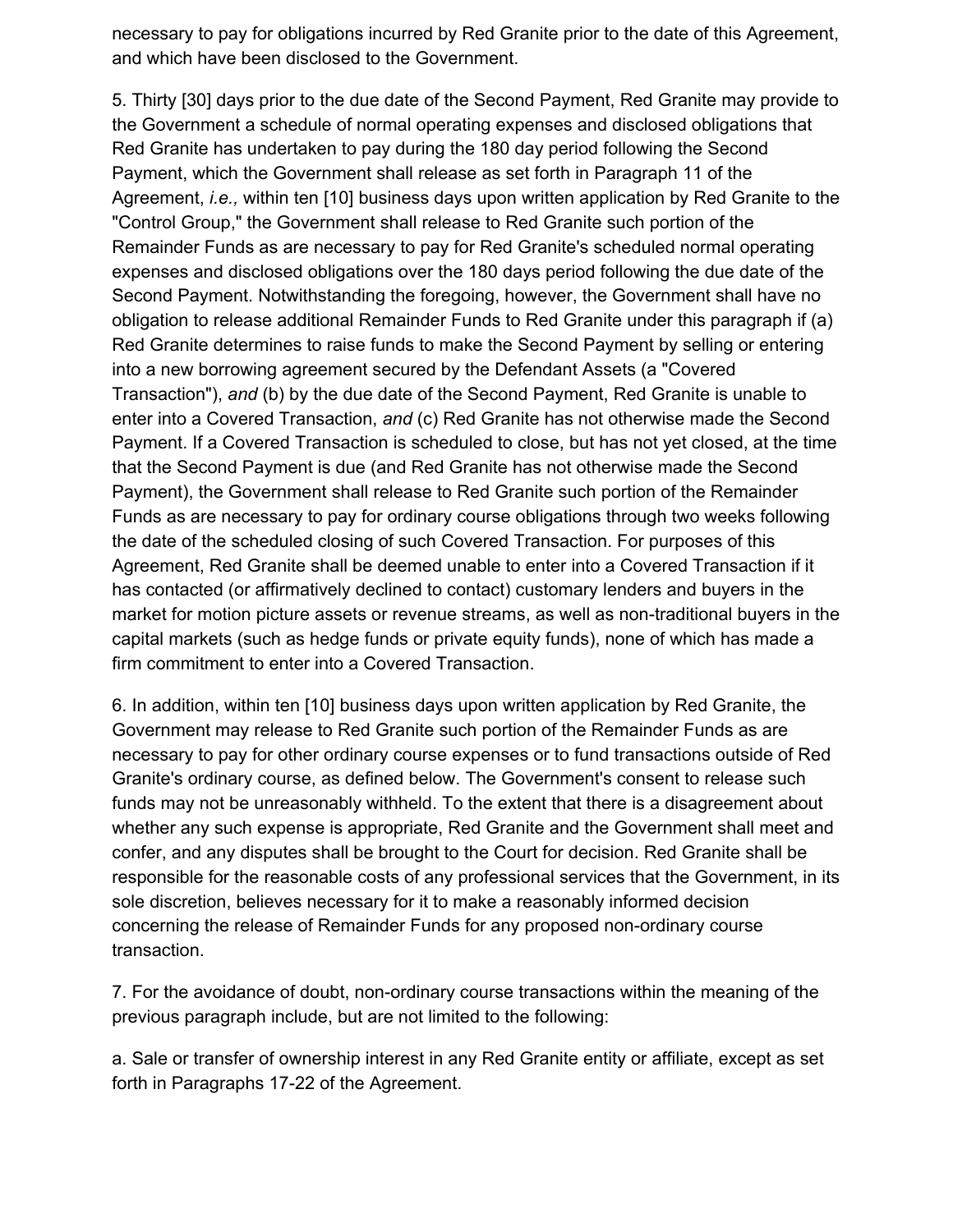b. Payment of dividends or distributions to shareholders other than salaries, *provided, however,* that Riza Aziz (the "Majority Shareholder") shall continue to draw no salary (other than the minimum required in order to ensure continuity of health insurance coverage under Red Granite's plan) until the Forfeiture Amount has been paid in full, as he has done voluntarily during the pendency of these Actions.

c. Issuance or repurchase of equity shares, except as set forth in Paragraphs 17-22 of the Agreement.

d. Entering into new loan facilities, except as set forth in Paragraphs 17-22 of the Agreement.

e. Acquiring capital assets of a value greater than \$50,000.00.

f. Selling or otherwise disposing of assets, except as set forth in Paragraphs 17-22 of the Agreement.

8. At any time, and upon Red Granite's written notice to the Government, Red Granite may apply all or part of the Remainder Funds towards partial or full satisfaction of the Forfeiture Amount.

9. Following payment in full of the Forfeiture Amount, the Government shall release to Red Granite that portion of the Remainder Funds (and any interest earned thereon) not already distributed to Red Granite or paid to the Government.

## **Security Interest**

10. To secure the Forfeiture Amount, Red Granite shall grant to the United States a General Business Security Interest and a pledge of all copyrights and other after-acquired property, subordinated only to existing valid, perfected security interests (the "Collateral"), *provided, however,* that the Collateral shall not include Red Granite's development assets, as identified to the Government (the "Excluded Development Assets"), *provided further, however,* that the Collateral shall include Red Granite's rights to proceeds, in any form, from the Excluded Development Assets. The Government and Red Granite shall insure that the security interest granted to the United States under this Paragraph is consistent with Red Granite's existing contractual obligations, including, but not limited to, and in furtherance of Paragraph 33 of the Agreement, customary Union Entity lien priority and inter-creditor arrangements in connection with motion pictures produced or distributed by Red Granite that are produced subject to Union Entity contracts, including motion pictures derived from Excluded Development Assets.

11. Notwithstanding anything in this Consent Judgment or the Agreement to the contrary, Red Granite may, in its sole discretion, sell or borrow against the Collateral (in whole or in part) under the following circumstances: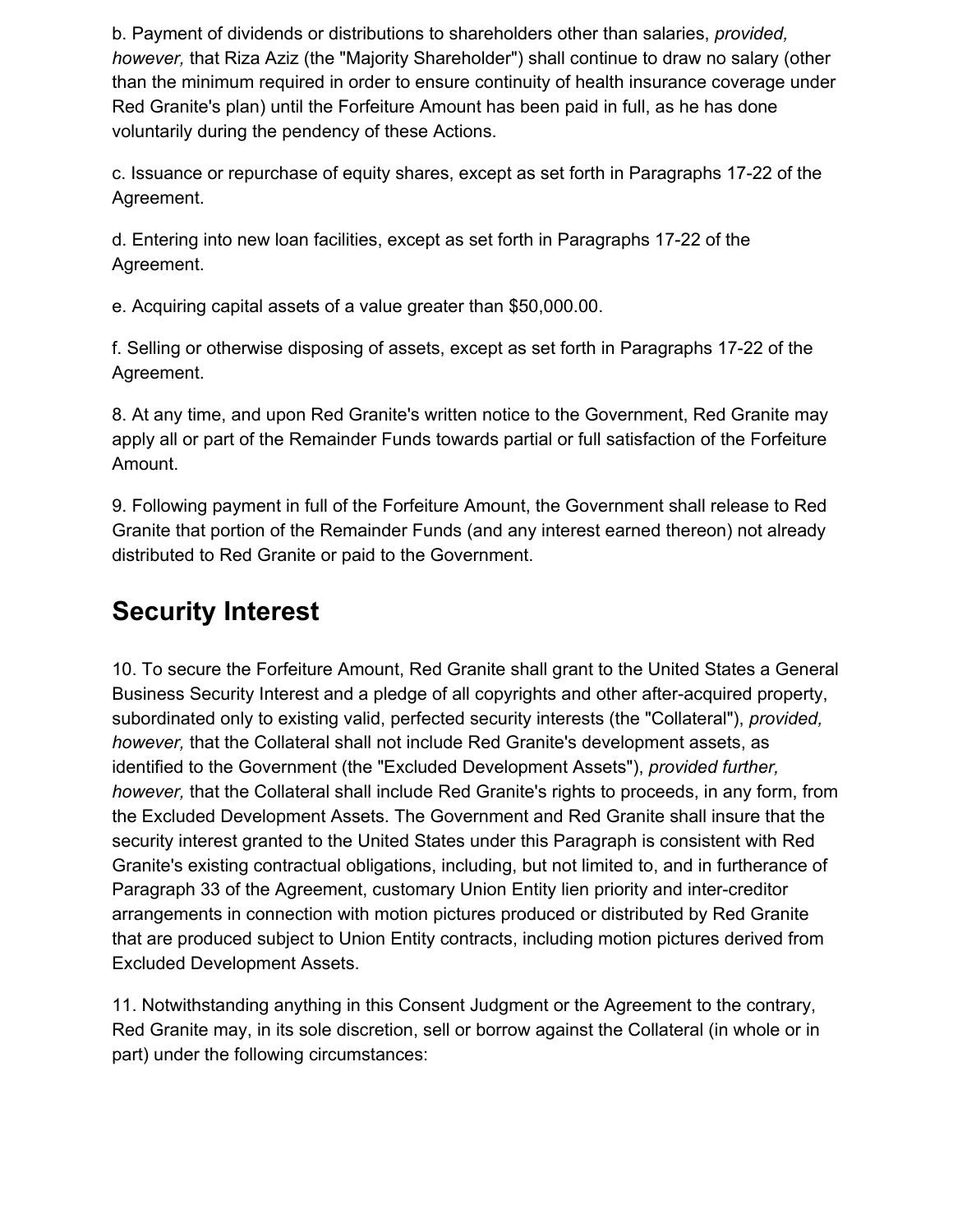a. All proceeds from any such sale or borrowing shall be paid to the Government in satisfaction of the Forfeiture Amount, except

b. If and only if Red Granite has paid the first two installments of the Forfeiture Amount (*i.e.,* a total of \$50 million), Red Granite may retain the proceeds of any such sale or borrowing in amount of no more than \$5 million, to be used exclusively for development and overhead. Any additional proceeds of such sale or borrowing shall be paid to the Government in satisfaction of the Forfeiture Amount, regardless of whether such monies are due and owing under this Agreement yet.

c. In the event that Red Granite retains any funds from a sale of or borrowing against the Collateral pursuant to paragraph 18(b) of the Agreement, Red Granite shall grant to the United States an additional security interest in Red Granite's rights to the proceeds from any development asset financed with such funds.

12. Upon written consent of both the Government and Red Granite, other assets may be substituted for some or all of the Collateral.

13. The entirety of the Agreement shall be with recourse to the Majority Shareholder in his personal capacity, and the Majority Shareholder shall personally guarantee Red Granite's payment obligations (described in Paragraphs 8-16 of the Agreement) and the Majority Shareholder shall pledge all of his assets in whatever form held, of any type, and wherever located (the "Majority Shareholder Assets"), to the full satisfaction of Red Granite's obligation to pay the Forfeiture Amount.

14. Red Granite and the Majority Shareholder shall execute such documentation as may be reasonably necessary in order to effectuate and perfect the security interests and pledge of the Majority Shareholder Assets.

15. For the avoidance of doubt, and notwithstanding anything to the contrary in this Consent Judgment or the Agreement, nothing in this Consent Judgment or the Agreement shall entitle the Government to any amount of money greater than the Forfeiture Amount (plus all applicable interest).

#### **Release of Property**

16. In consideration for the payment of the Forfeiture Amount, the United States agrees to abandon its claims to forfeit the Defendant Assets.

# **Surrender of Rights**

17. Upon full payment to the Government of the Forfeiture Amount, any and all potential claimants who had standing to file claims against the Defendant Assets but did not, including secured creditors such as Aabar Investments PJS Limited, shall be deemed to have surrendered all rights, title, and interest in the Defendant Assets. For the avoidance of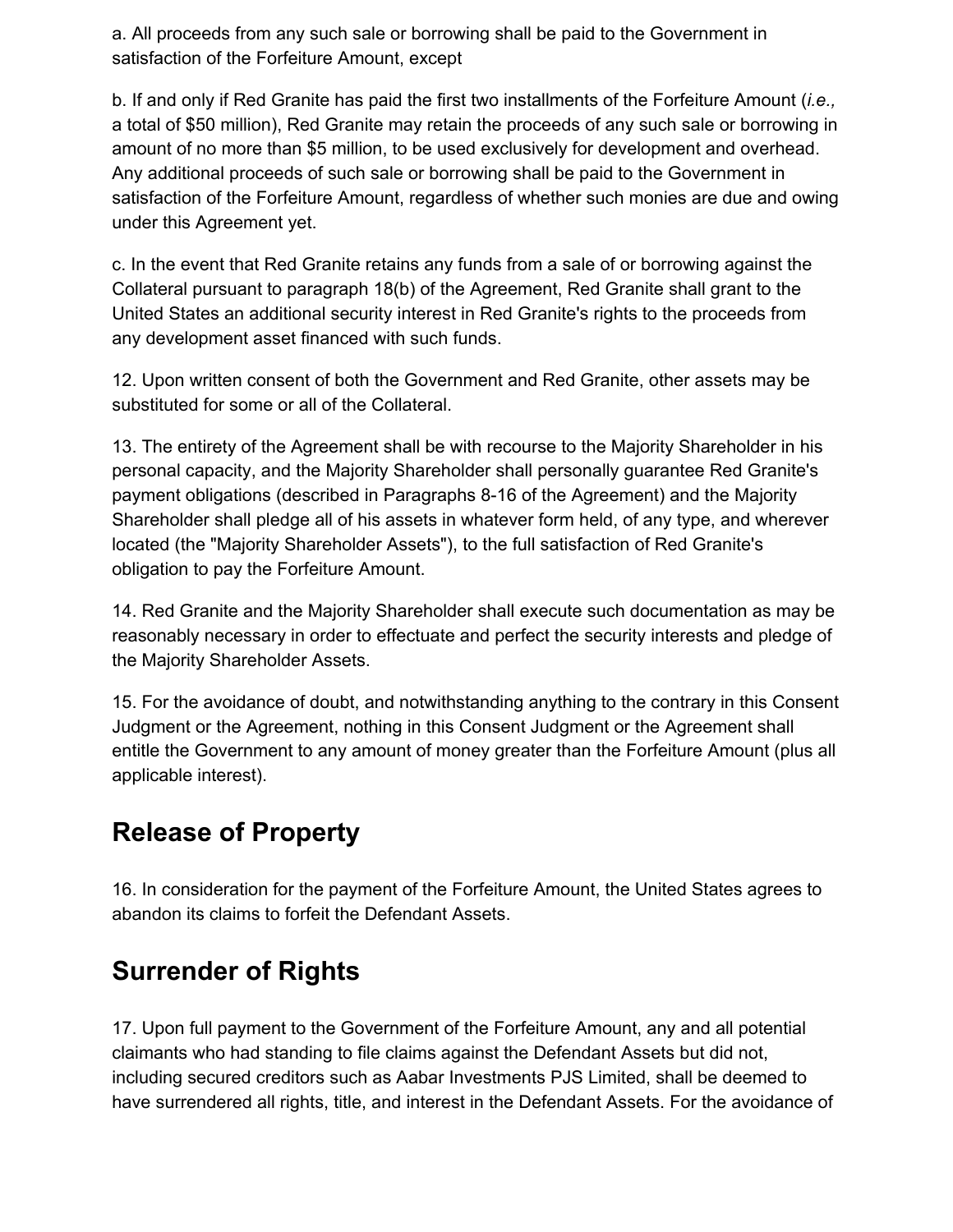doubt, neither the Union Entities nor Paramount have surrendered any right, title, or interest they may have in the Defendant Assets, if any.

## **No Interference**

18. Red Granite shall not file, or cause any other person or entity to file, or assist any other person or entity in filing, any claim to the Forfeiture Amount or the Defendant Assets, or in any way interfere with or delay the forfeiture of the Forfeiture Amount.

19. Upon request of the Government, Red Granite shall reasonably cooperate with the Government in connection with responding to any claims asserted against the Forfeiture Amount or the Defendant Assets. Nothing in this paragraph shall require Red Granite to waive attorney-client privilege, the work product doctrine, or any other privilege, immunity, or statutory or constitutional right or protection.

# **No Admission of Liability/No Tax Refund**

20. This Consent Judgment and the Agreement do not constitute an admission of liability or fault on the part of Red Granite.

21. Notwithstanding any other provision of this Consent Judgment or the Agreement, the payment of the Forfeiture Amount does not constitute a fine, penalty, or punitive damages, *provided, however,* that the Forfeiture Amount shall be forfeited in its entirety to the Government, and shall not be claimed as a deduction or write-off for tax purposes.

# **Release of Civil Claims**

22. The Government and Red Granite hereby fully and finally compromise, settle, release, and dispose of the following (collectively, the "Settled Claims"):

a. Any and all civil claims, including under the asset forfeiture or money laundering statutes, that the Government has asserted or could assert in connection with alleged violations arising out of the specified unlawful activity alleged in the Complaints, or any other offenses arising from or related to the events and acts described in the Complaints, including any offenses having to do with 1MDB in any way (the "Covered Conduct"), against any of the following people, entities, or property:

i. Red Granite, as defined above.

ii. Red Granite's officers, directors, employees, shareholders, and agents, who were employed by Red Granite on or before September 14, 2017, whose identities and roles were disclosed explicitly to the Government prior to the execution of this Agreement. The release provided in this sub-paragraph is limited to such people's work in connection with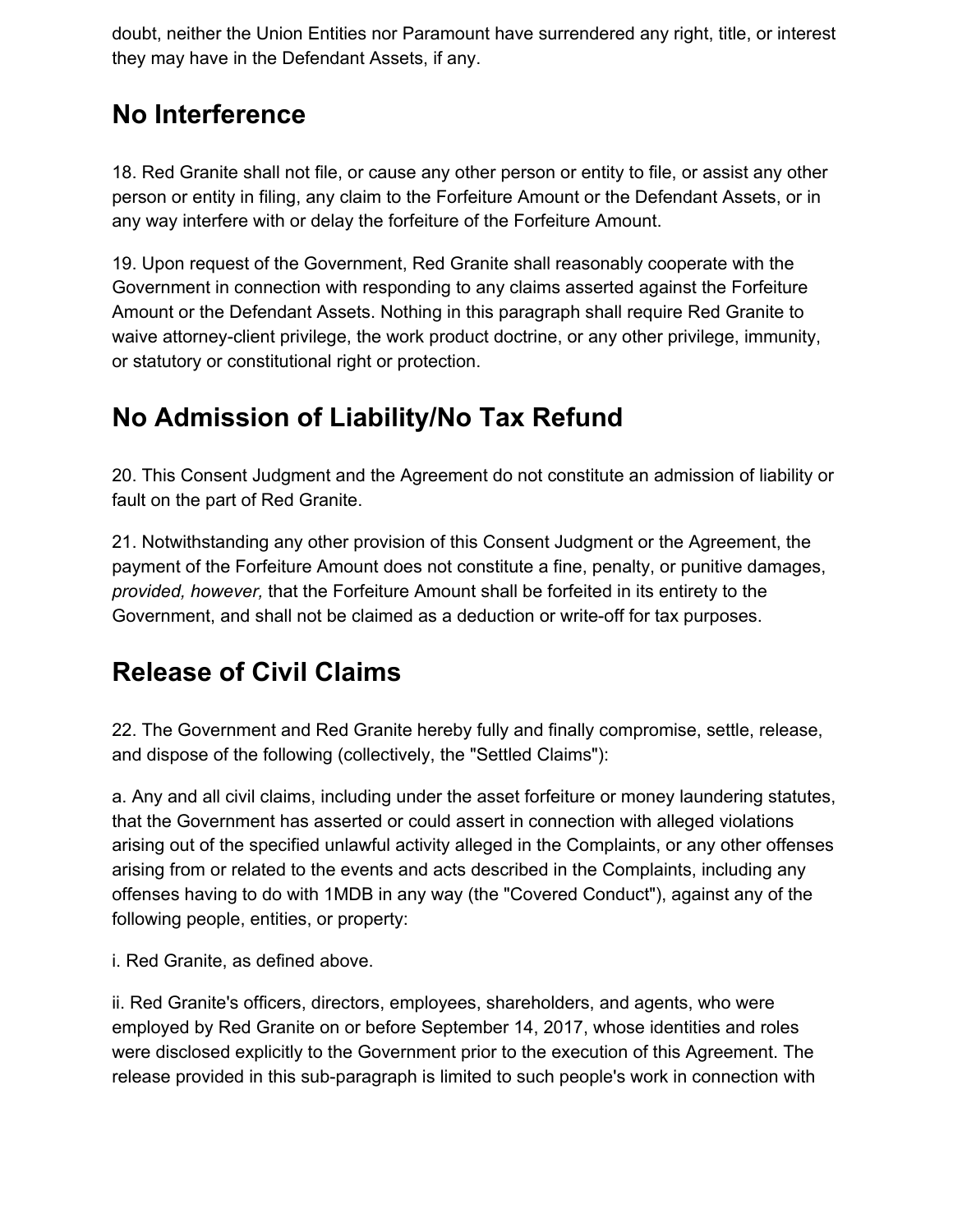Red Granite, and does not release such people in connection with their work with or for any other entity or person.

iii. Any ownership interest in Red Granite held by its shareholders, which was held on or before September 14, 2017, and which Red Granite disclosed explicitly to the Government prior to the execution of this Agreement, *provided, however,* that the pledge of Majority Shareholder Assets described in Paragraphs 20-21 of the Agreement, shall include the Majority Shareholder's ownership interests in Red Granite;

iv. Any property, real, personal, or intangible (including intellectual property) in the custody, control, or possession of Red Granite as of September 14, 2017, and that Red Granite disclosed explicitly to the Government prior to the execution of the Agreement, and the proceeds of such property;

v. Any property derived from Red Granite's intellectual property, including future works based on that intellectual property and the proceeds payable from such works, that Red Granite owned on or before September 14, 2017, and disclosed explicitly to the Government prior to the execution of the Agreement;

vi. Any property in the custody, control, or possession of any other person or entity that was received from Red Granite, including but not limited to payments made pursuant to agreements concerning motion picture proceeds, on or before September 14, 2017, and disclosed explicitly to the Government prior to the execution of the Agreement.

vii. Current and future proceeds payable to Red Granite from motion pictures, including but not limited to "The Wolf of Wall Street," "Friends With Kids," "Dumb and Dumber To," "Horns," "Out of the Furnace," "Daddy's Home," and "Papillon," as well as any projects of any kind (motion picture, television, or otherwise) under development or which Red Granite may be involved in developing in the future.

viii. For the avoidance of doubt, the releases provided in the Agreement shall not include any asset that is currently subject to a civil forfeiture claim by the Government in any of the related cases pending in this District, other than the Defendant Assets.

b. Any and all claims or defenses that Red Granite may or could assert against the Government, including its agencies, agents, officers, employees and representatives, including, without limitation, all agents, officers, employees and representatives of the Federal Bureau of Investigation, the Internal Revenue Service, Criminal Investigation, as well as all agents, officers, employees and representatives of any state or local government or law enforcement agency involved in the investigation of this matter, related to the Covered Conduct or the Complaints, including any claims for reimbursement of funds expended on the Information Agent or Independent Operational Fiduciary, as those terms have been defined in prior orders of the Court.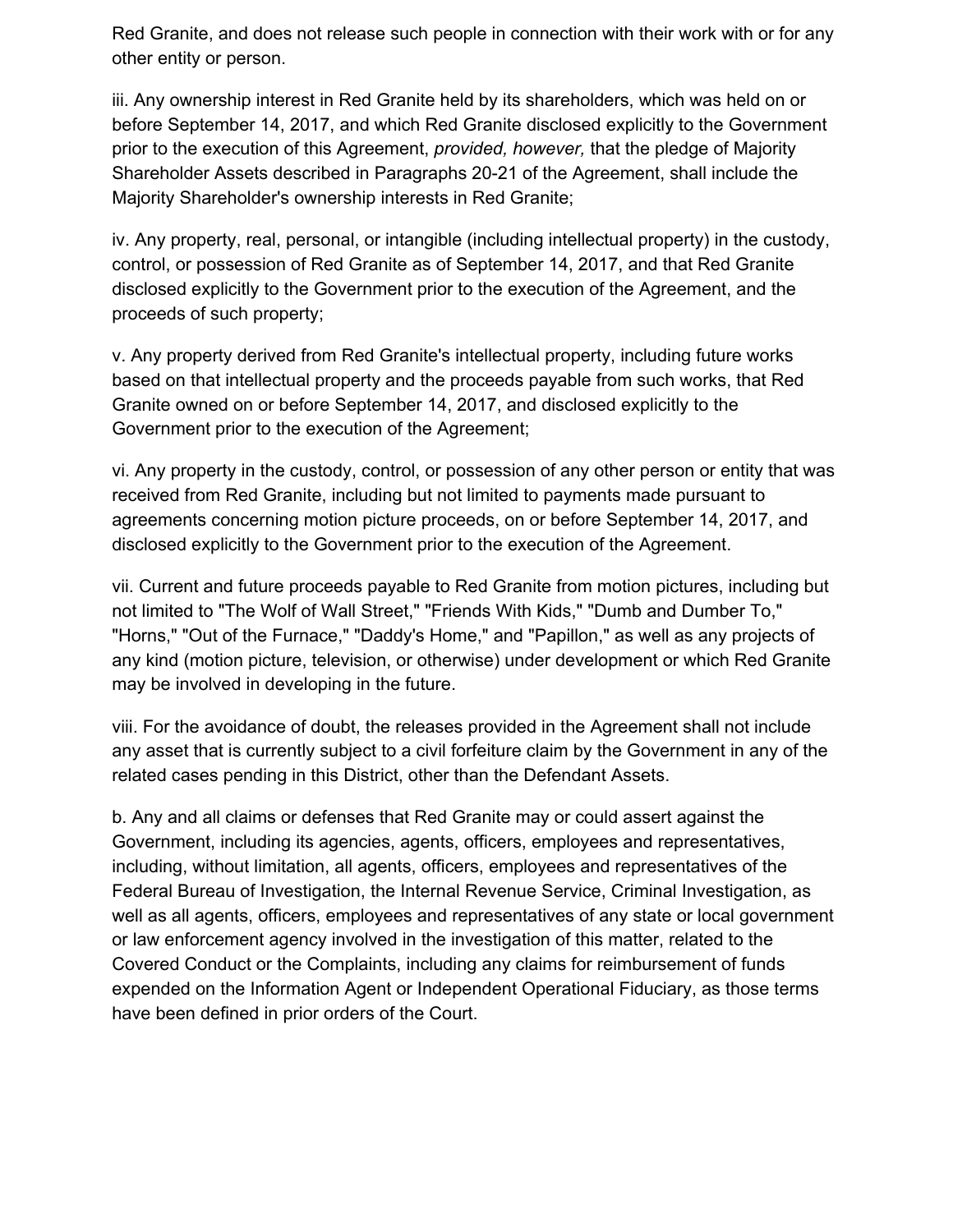23. Prior to the execution of the Agreement, Red Granite provided to the Government a list of all assets to be released as part of the Settled Claims. Any material asset not so identified shall not be released.

24. With respect to the Settled Claims enumerated above and in Paragraphs 29 and 30 of the Agreement, the Government and Red Granite have acknowledged and agreed that the releases they give to each other, subject and pursuant to Paragraphs 29 and 30 of the Agreement, apply to all such claims known or unknown, foreseen, or patent or latent which either party may have against the other, and each party has thereby waived application of California Civil Code Section 1542, as set forth more completely in Paragraph 31 of the Agreement.

25. Nothing in the Agreement shall be read to release any potential criminal claims of any kind against any person or entity.

## **Union Entities Claims**

26. Notwithstanding the foregoing, nothing in the Agreement shall be construed to affect, release, or impair any existing or future rights or claims that the Union Entities may have with respect to motion pictures produced, distributed, or otherwise exploited by Red Granite, which claims shall pass through unaffected by the Agreement.

## **Hold Harmless**

27. With regard to the Covered Conduct, the United States shall hold harmless any financial institution, as defined under Title 31, Section 5312(a)(2), in connection with providing ordinary-course banking services to Red Granite, including, without limitation: providing access to or opening deposit accounts, custodial accounts, investment accounts, check clearing or processing services, wire transfer services, and secured or unsecured lending. For the avoidance of doubt, with regard to the Covered Conduct, the United States shall hold harmless under this paragraph any such financial institution, or any other entity in the business of extending credit for motion pictures, for engaging in secured or unsecured lending agreements with Red Granite in connection with motion pictures that are under development or in production at the time of the Agreement, or that come under development or enter into production in the future. As used in this sub-paragraph, an entity is "in the business of extending credit for motion pictures" if it has been in the principle business of motion picture finance for at least the 36 months period preceding the date of any proposed transaction and has an established history of financing motion pictures that were released in the United States. With respect to any other potential source of film financing (*i.e.,* from a source other than a financial institution or an entity in the business of extending credit for motion pictures, as defined herein), the Government may in its sole discretion, upon request by either Red Granite or the potential source of film financing, confirm that a financing transaction is subject to the hold harmless provision of this sub-paragraph if Red Granite identifies the source of those funds and provides to the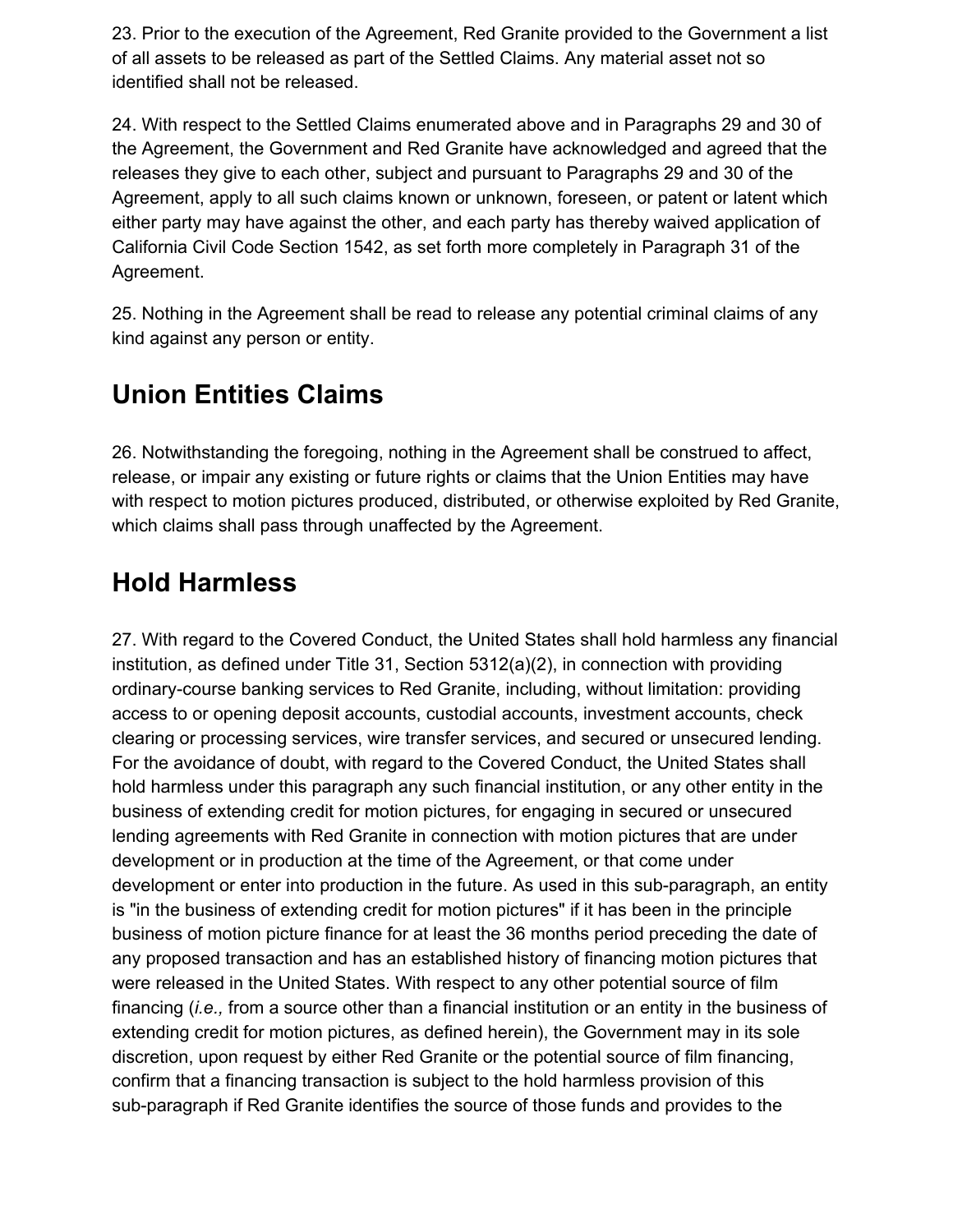Government sufficient information to satisfy the Government as to the legitimacy of any and all sources of such funds. For the avoidance of doubt, neither Red Granite nor any potential financier is required to seek such confirmation from the Government, but may do so at their sole election.

28. With regard to the Covered Conduct, the United States likewise shall hold harmless any studio, distributor, trade vendor, Union Entity, professional firm, or any other person as a result of engaging in ordinary-course business dealings with Red Granite. For the avoidance of doubt, such ordinary-course business dealings expressly includes but is not limited to the remittance of payments by any motion picture studio or taxing authority in accordance with the provisions below.

29. Notwithstanding any provision to the contrary, the hold harmless provisions of the Agreement apply purely prospectively, and do not release any individual or entity for historical conduct.

30. However, subject to Paragraph 38 of the Agreement, certain financial institutions, studios, distributors, trade vendors, Union Entities, professional firms, and other third parties that may have relied upon the prior orders in the Actions holding them harmless in connection with their business with Red Granite (*i.e.,* the Collections Orders, as defined below) may continue to rely on those orders, whose hold harmless provisions remain in full force and effect.

31. For the avoidance of doubt, nothing in the Agreement relieves any financial institution, as defined in Paragraph 34 of the Agreement, of their obligation to monitor transaction activity in accordance with their obligations under the Bank Secrecy Act, comply with anti-money laundering laws (including 18 U.S.C. §§ 1956 and 1957), and file Bank Secrecy Act reports, as appropriate and in the ordinary course of that financial institution's business. No financial institution shall be required to file Bank Secrecy Act reports for ordinary-course transactions involving Red Granite or its Shareholders, or to otherwise file any Bank Secrecy Act reports, solely because Red Granite or its Shareholders are a party to a transaction.

#### **Third Parties Permitted to do Business**

32. All third parties are permitted to continue making payments to, receiving payments from, and doing business with Red Granite under any agreements that were executed on or before September 14, 2017, or which may be executed between September 14, 2017, and the date on which Red Granite completes payment of the Forfeiture Amount, and were disclosed explicitly to the Government, subject to the hold-harmless provisions.

33. For the avoidance of doubt, and without limiting the scope of either the above language or the language of the hold-harmless provisions (*i.e.,* paragraphs 34-38 of the Agreement):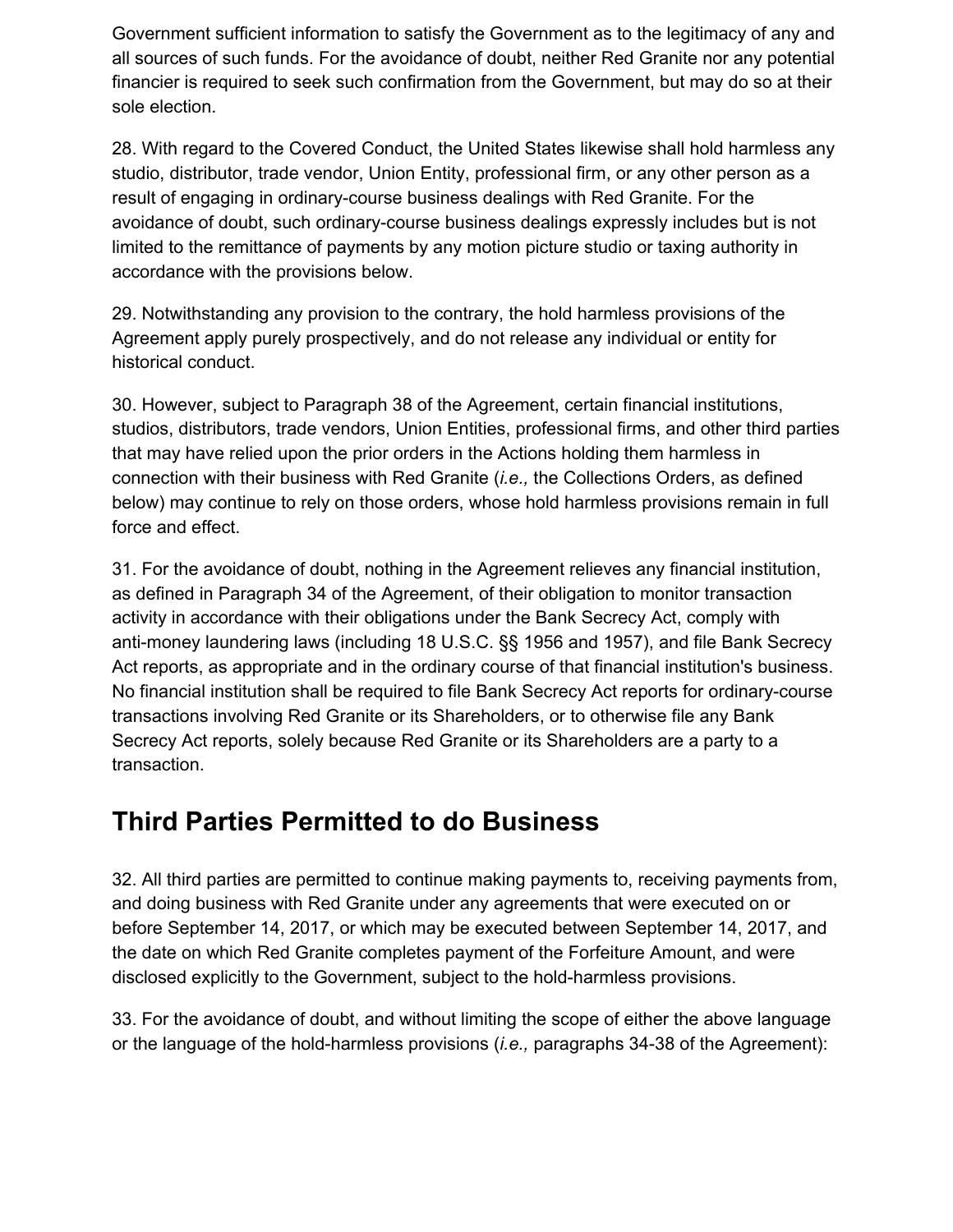a. Any studio, distributor, trade vendor, professional firm, or trade organization is permitted to make payments to and do business with Red Granite, subject to the hold-harmless provisions, including but not limited to Paramount; Universal Pictures, a division of Universal City Studios LLC; Sony Pictures Entertainment; Twentieth Century Fox Film Corporation; Warner Bros. Entertainment Inc.; Lions Gate Films Inc.; the Screen Actors Guild-American Federation of Television and Radio Artists; the Directors Guild of America, Inc.; the Writers Guild of America West, Inc.; the Writers Guild of America East, Inc.; the International Alliance of Theatrical Stage Employees; the International Brotherhood of Teamsters Studio Transportation Drivers; and the Motion Picture Industry Pension and Health Plans;

b. Any financial institution, as defined in Paragraph 34 of the Agreement, that provides banking services of any kind to Red Granite or its Shareholders, in their corporate or individual capacities, is expressly permitted to do so, subject to the hold-harmless provisions.

34. Notwithstanding anything else in this Consent Judgment or the Agreement, other than what is required by existing law or regulations, the Agreement imposes absolutely no prohibition, restriction, or limitation whatsoever on any third party's right or ability to conduct business with Red Granite. Neither the Court nor the Government have imposed any prohibition, restriction, or limitation on Red Granite's business or the right or ability of third parties to conduct business with Red Granite. No such prohibition, restriction, or limitation should be implied from the Actions, the Complaints, the Agreement, or this Consent Judgment.

## **Payments by Third Parties**

35. For the avoidance of doubt, with regard to the Covered Conduct:

a. All third parties obligated to pay proceeds from "The Wolf of Wall Street" and "Dumb and Dumber To" into the Collection Account (as defined in the Court's orders dated August 16, 2016 [ECF No. 30], and July 7, 2017 [ECF No. 114] in case number 16-cv-5362-DSF (PLAx), and the substantially identical order in case number 17-cv-4439-DSF (PLAx) (collectively, the "Collections Order")) are expressly permitted and (subject to the limits of this Court's jurisdiction) ordered to do so without interruption, subject to the hold-harmless provisions and the terms of the Agreement; such third parties may include but are not limited to Paramount Pictures Corporation; Universal Pictures, a division of Universal City Studios LLC; and any taxing authority.

b. All third parties obligated to pay proceeds from "Friends With Kids" into the FWK Collection Account (as defined in the Collections Order) are expressly permitted and (subject to the limits of this Court's jurisdiction) ordered to do so, subject to the hold-harmless provisions and the terms of this Agreement; such third parties may include but are not limited to Lions Gate Films Inc.; and any taxing authority.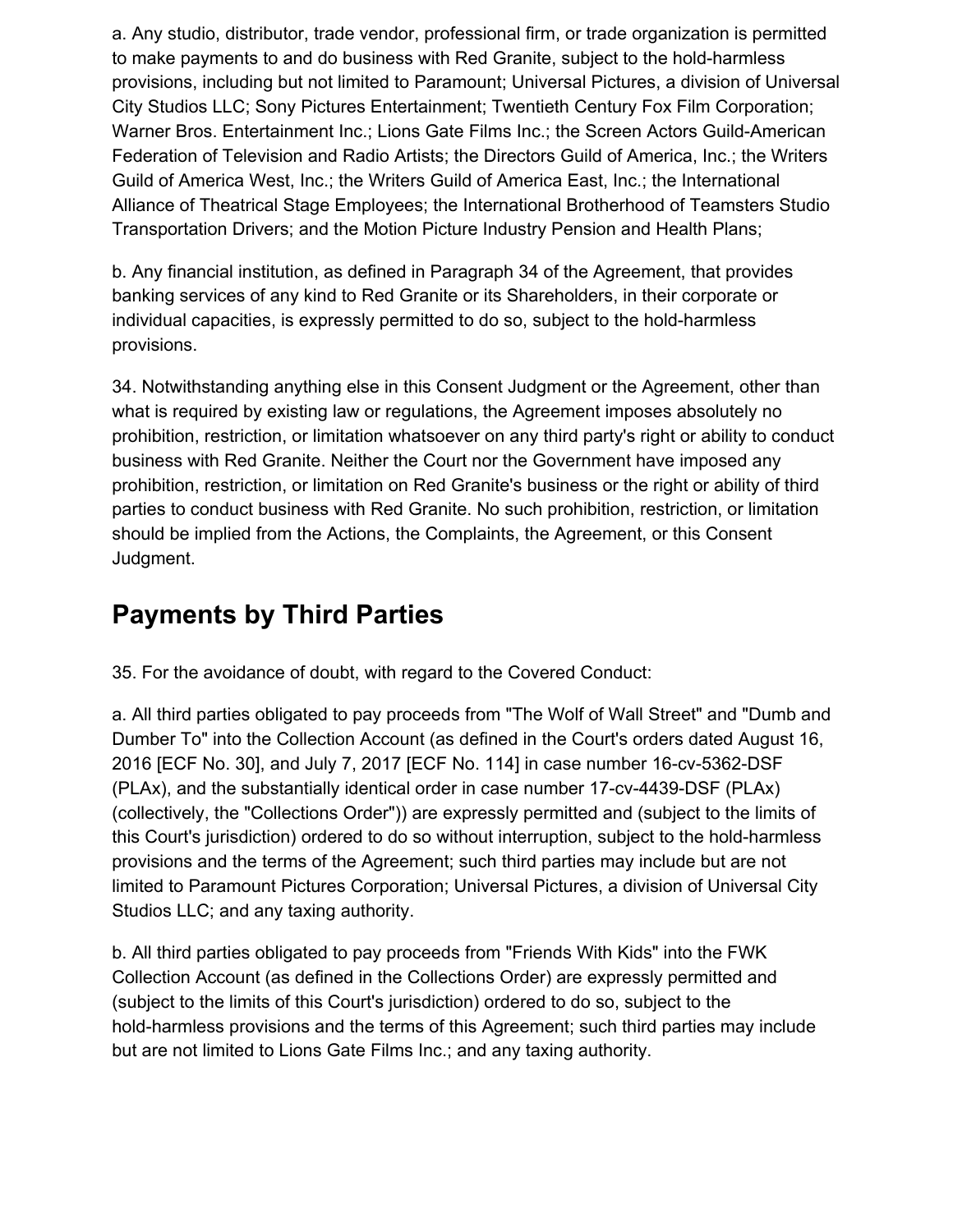c. All third parties obligated to pay to Red Granite or its assigns (including, without limitation, collateral assignees) the proceeds of motion pictures other than "The Wolf of Wall Street," "Dumb and Dumber To," or "Friends With Kids" (including, without limitation, "Horns," "Out of the Furnace," "Daddy's Home," and "Papillon"), including but not limited to Paramount Pictures Corporation, are expressly permitted and (subject to the limits of this Court's jurisdiction) ordered to do so subject to the hold-harmless provisions and the terms of this Agreement, and Red Granite or its assigns (including, without limitation, collateral assignees) are permitted to receive such proceeds.

36. Any restraints imposed by the Collections Order, including with respect to the Collection Account and the FWK Collection Account are dissolved. For the avoidance of doubt, Fintage Collection Account Management B.V. may release any funds from the Collection Account and the FWK Collection Account due to Red Granite, pursuant to the terms of any applicable Collection Account Management Agreement(s).

# **Binding Effect; Benefits**

37. The Agreement and the Consent Judgment shall be binding upon and inure to the benefit of each of the parties and their successors and assigns.

# **Court Approval; Good Faith**

38. Notwithstanding any provision to the contrary, the Agreement is expressly subject to and contingent upon approval of the Court. If the Agreement, or any portion thereof, is rejected by the Court or is overturned or modified on appeal, the parties shall negotiate in good faith to revise the terms of the Agreement such that it can be approved.

39. During any period that the Agreement is not in force, neither the Agreement nor any negotiations or writings in connection therewith shall in any way be construed as or deemed to be evidence of an admission on the part of any Party regarding any claim, right, or defense that such Party may have against any other Party.

40. Notwithstanding the previous paragraph, any third party is entitled to reasonably rely on the hold-harmless provisions for actions taken while the Agreement is not in force.

#### **Miscellaneous**

41. This Consent Judgment shall be the final and complete satisfaction of the claims asserted by the United States and Red Granite. Red Granite shall, individually and jointly, not seek, through any court proceeding or other process, the return of the Forfeiture Amount except as otherwise provided herein. Except as otherwise provided for in the Agreement, the parties' rights to further litigate against each other their respective interests